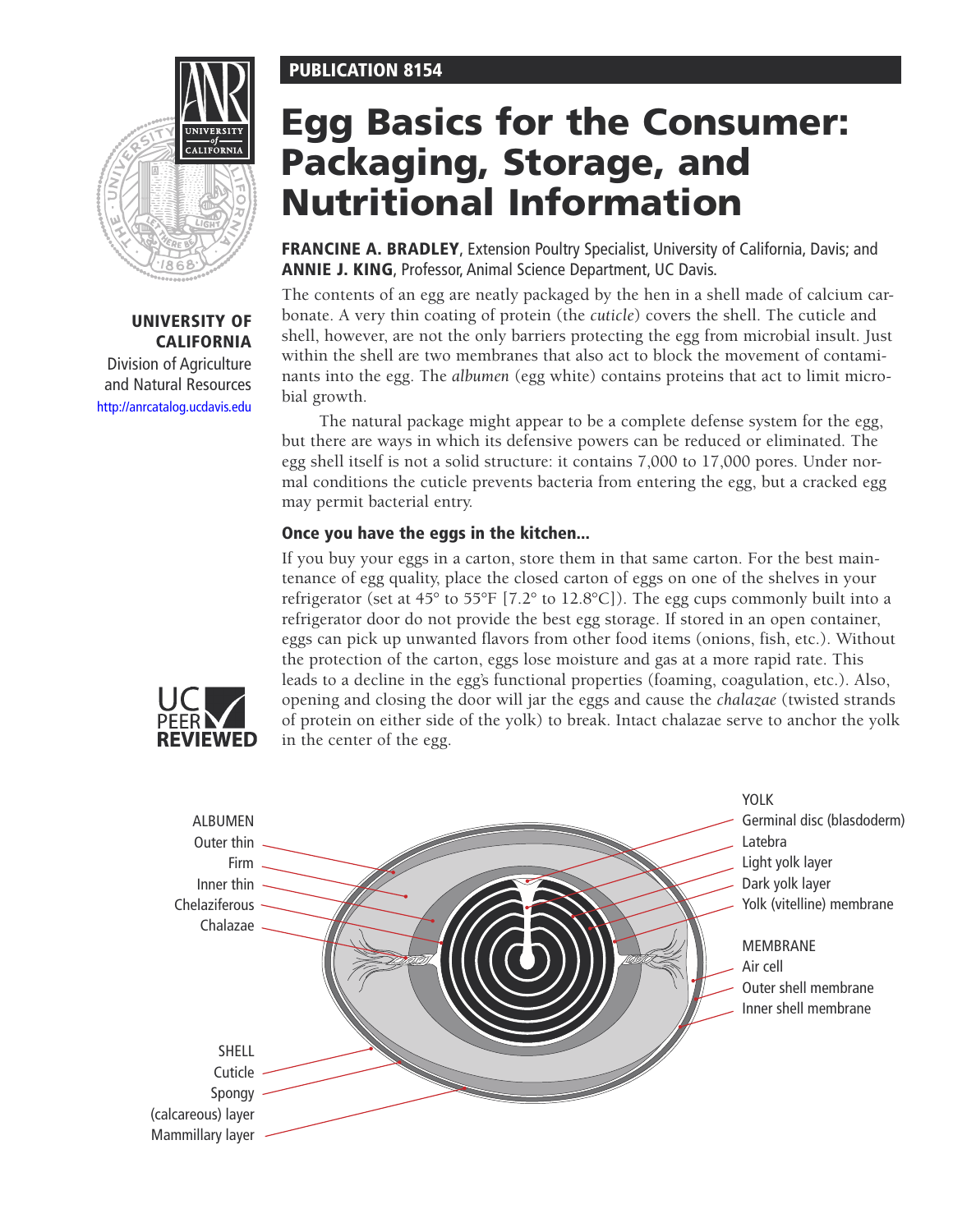## Cleaning eggs

Do not wash eggs. If you purchase commercially produced eggs, they have been cleaned at the processing plant and no further cleaning is necessary. If you have your own chickens and find that you are collecting dirty eggs, washing them is not the best solution. Provide your hens with ample nest boxes that have plenty of good, clean nesting material. It is easier to produce clean eggs than to clean dirty eggs.

Improper washing can actually introduce contaminants into the egg. If you collect a recently laid egg or one that has been out in the sun, for instance, the egg will be warm. Placing that warm egg in a bucket of cold water will create a temperature differential and contaminants can be sucked into the egg through the pores in the shell. If you have a dirty egg, the safest way to clean it is to brush off the adhering dirt with a piece of sandpaper.

#### What changes take place with storage?

As an egg ages, it loses  $CO<sub>2</sub>$  and moisture through the shell pores. This causes the air cell within the egg to get larger. With this loss of  $CO<sub>2</sub>$ , the egg's pH becomes more basic and structural changes take place in the albumen. The mechanisms involved are not completely understood, but the result is a thinning of the albumen. It is for this reason that fresher eggs fry better: the yolk is still well centered and protected by the thick albumen.

#### Why are some hard-cooked eggs easier to peel than others?

Ironically, the hard-cooked eggs that are most difficult to peel are usually "fresh" eggs. As mentioned above, properly handled eggs that are a few days old contain more  $CO<sub>2</sub>$ than old eggs, so their albumen has a lower (less basic) pH value. The difficulty you may encounter in removing the shell of a fresh hard-cooked egg has been associated with the low pH of the albumen. As stored eggs lose  $CO<sub>2</sub>$ , the albumen pH rises; when these eggs are hard-cooked, they are easier to peel. Thus, eggs that have been stored in the refrigerator for about a week are usually easier to peel when hard-cooked. If you are unsure about the age of a carton of eggs, you can check the sell-by date on the carton. Regulations require that the sell-by date be no more than 30 days from the packing date. If more than 23 days remain before the sell-by date, the eggs may not peel well.

#### Why do boiled eggs have grayish-green yolks?

When eggs are boiled for a long period of time and cooled too slowly, iron and sulfur (two of the minerals in the eggs) form an iron-sulfur complex with protein. This complex has the characteristic grayish-green color associated with the yolks of overcooked eggs. This complex is not harmful, but it does detract from the appearance of some hard-cooked egg dishes. To avoid this discoloration, follow the steps below when you hard-cook eggs:

- 1. Place the eggs in a pot and add enough cold water to cover them.
- 2. Bring the water to a boil.
- 3. Cover the pot and turn off the heat.
- 4. Let the eggs cook in the hot water for 15 to 20 minutes.
- 5. At the end of the cooking time, cool the eggs quickly in cold running tap water or iced water.

#### Why are some egg whites cloudy?

Cloudy whites usually indicate very fresh eggs. The cloudy appearance is caused by carbon dioxide in the egg white. Egg shells are often treated with a tasteless, odorless, harmless, light mineral oil. The oil helps seal the shell's pores and slows down the loss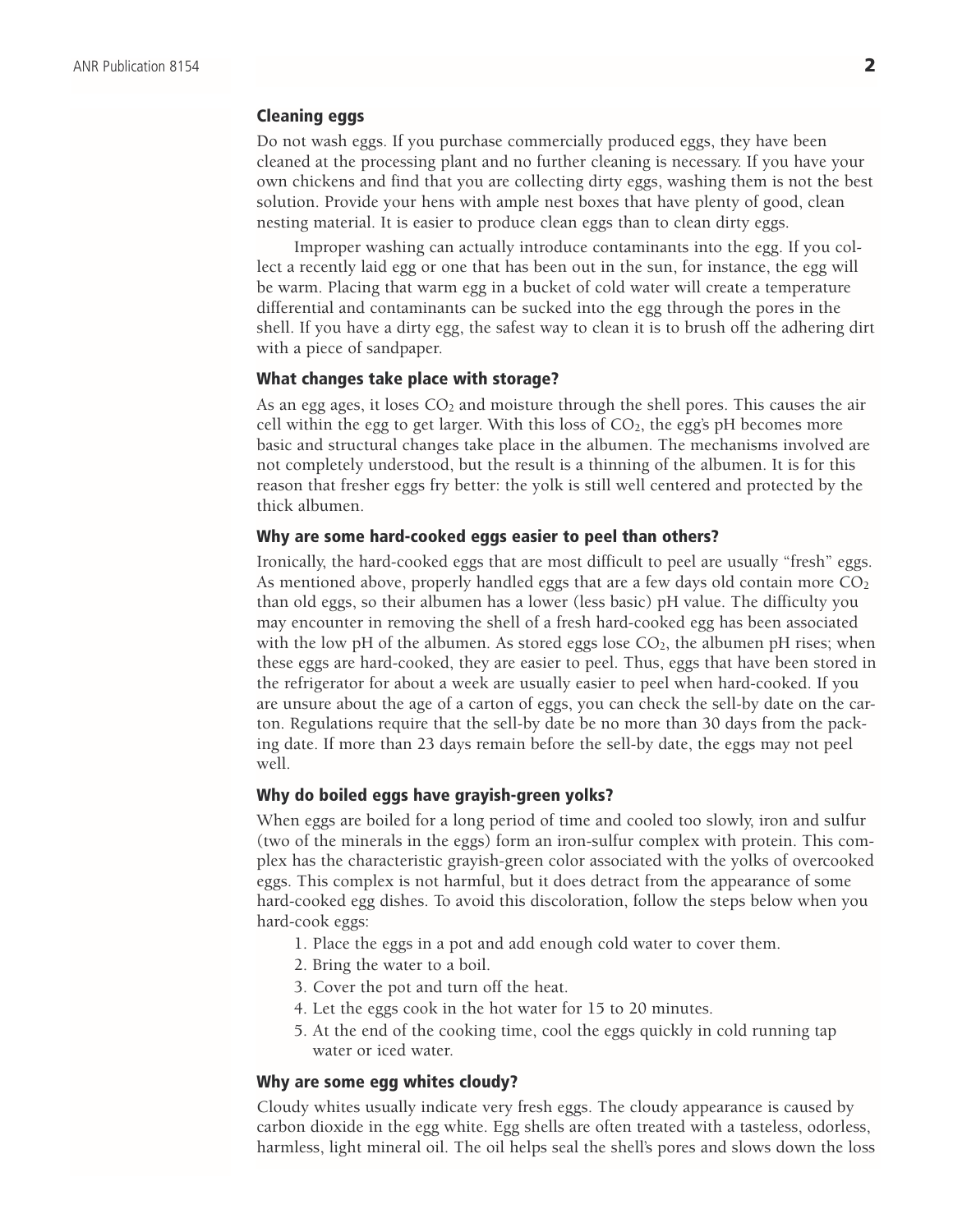of the carbon dioxide that give whites their cloudy appearance. As the eggs age, carbon dioxide is lost and the egg whites become clearer.

#### Are eggs with yellow or straw-colored albumen wholesome?

Yes. Yellow-colored albumen merely indicates the presence of riboflavin (vitamin B<sub>2</sub>). More than half of an egg's total riboflavin content is in the albumen.

#### Should eggs with calcareous deposits on the shell be discarded?

No. When a hen's egg shell formation is upset, harmless abnormalities will result. If the egg shell is fractured during formation, the hen will deposit an extra layer of calcium compounds to repair the fracture. Sometimes extra cuticle protein accumulates and causes a colored mass on the surface of the shell. At other times, extra calcium deposits accumulate to give the egg shell a bumpy surface.

#### What is the nutritional value of an egg?

The egg is a wonderful source of protein, unsaturated fatty acids, vitamins, and minerals. Nutritionists routinely compare other food proteins to eggs and they consider the egg to be the standard or perfect protein. Eggs are among the most complete, yet least expensive, protein foods.

The following vitamins are found in significant amounts in the egg: vitamins A, D, E, and K, and the B vitamins. Eggs also provide phosphorus and trace minerals to the diet.

Eggs can be eaten by every segment of the population, from infants to senior citizens. This is important to recognize, since some people have concerns about the amount of cholesterol in eggs. Cholesterol is a sterol that is manufactured and needed by the human body. Contrary to information in some news reports and magazine articles, research has shown that the amount of cholesterol that a person eats in foods has a variable and small effect on the amount of cholesterol in that person's blood. Reducing the amount of saturated fat in the diet, however, is very important. Eggs have a desirable unsaturated fatty acid-to-saturated fatty acid ratio of 2:1. Even persons who are advised by a doctor to restrict egg consumption can enjoy several "egg substitute" products made from 99% real egg. Such products use the egg white, which is cholesterol-free. A large chicken egg contains approximately 80 calories, and can therefore be well utilized by the nutrition-conscious dieter.

#### What goes into the feed of today's laying hen?

The poultry producer provides the hen with a balanced diet that meets all her needs for body maintenance and egg production. We know more about the nutrition of the chicken than about any other animal, including the human. The laying hen's diet is predominantly a corn and soybean mixture, but also contains vitamins and minerals and may contain other grains and by-product feeds such as fish, meat, or cottonseed meal.

**NO HORMONES can legally be fed to chickens used for egg or poultry production.** 

#### What is the difference between a white-shelled egg and a brown-shelled egg?

A brown or pigmented egg shell is the result of a hen's depositing pigments on the shell during egg formation. Ultimately this is determined by the bird's genetic background. Our typical commercial egg layer, the Single Comb White Leghorn, is one of the Mediterranean breeds. Developed in Leghorn (Livorno, Italy), hens of this breed always lay white-shelled eggs. Our American breeds, such as the Rhode Island Red, New Hampshire, and Plymouth Rock, lay brown-shelled eggs. The brown pigment is ooporphyrin, a breakdown product of hemoglobin. The Araucana, or *Easter egg chicken,* is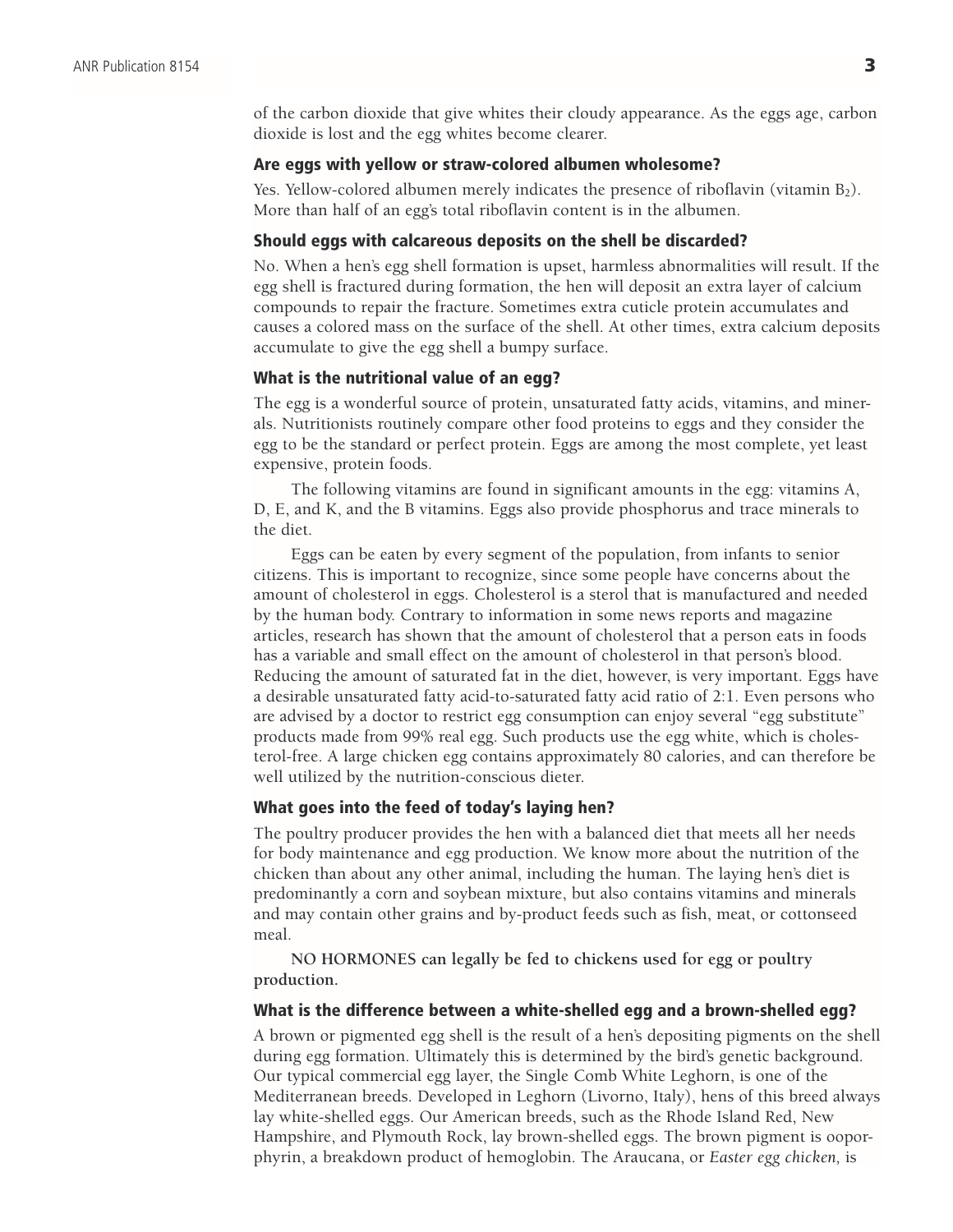from South America and lays green or bluish green eggs. This pigmentation results from oocyanin, a by-product of bile formation. The color of the egg shell is not determined by the bird's diet and is in no way related to the quality or nutritional value of the egg.

#### Are fertile eggs superior to infertile eggs?

No. The hen will ovulate and form eggs without ever being in contact with a cock. If the two sexes are maintained together, fertile eggs will be produced. This is not only desirable, but necessary, if the eggs are to be incubated for the production of chicks. The un-incubated fertile egg differs from the infertile egg by a matter of approximately 50,000 cells. This small difference, just distinguishable with the eye, has no effect on the nutritional value of the egg. There is no reason to produce fertile eggs for human consumption except to supply a few consumers who prefer this product.

#### What is the shelf-life of eggs?

Eggs have excellent keeping quality; the type of egg (brown, "organic," etc.) does not affect shelf-life. When kept in the egg carton (*not* in the egg tray in the refrigerator door) and properly refrigerated, clean eggs that are free of cracks will keep for months. Since eggs have very small pores in the shell, they can pick up odors from foods such as onions or fish that are stored next to them. This is another good reason for storing eggs in their retail carton or some other closed container.

# DESIGNER AND SPECIALTY EGGS

Consumers are continually being presented with new terms and new information on the labels of the foods they purchase. The information that follows is intended to help consumers understand some of the terminology used in the labeling of today's market eggs.

#### Cage-free eggs

Most egg layers in this country are maintained in cages. Confinement and caging of birds has benefits for the birds (it keeps the birds away from their droppings and away from the disease agents that can cycle through the droppings) as well as for consumers and ranchers. *Some* consumers are philosophically opposed to this type of management system, however. In order to offer eggs that will be acceptable to these consumers, some ranchers raise their birds in a cage-free system. "Cage-free" does not mean that the birds are raised out of doors or that they are running free. Typically, the birds are maintained on the floor of a poultry house or barn. They may or may not have access to outdoor pens.

#### Range eggs or free-range eggs

To *range* birds means to allow them to graze or roam outdoors. Range eggs are not necessarily produced by hens that are always kept outdoors. A range egg rancher may employ a combination of barn and outdoor pens. The hens can choose to go outdoors in the daytime but typically are kept inside at night for protection from the elements and from predators. There are many opinions as to how much land per bird should be said to constitute a "range." There is currently no consensus on this point in terms of a market classification.

#### Organic eggs

The United States Department of Agriculture's National Organic Program has established regulations for organic food production. Hens producing eggs that are to be labeled "organic" must receive feed made from certified organic ingredients and must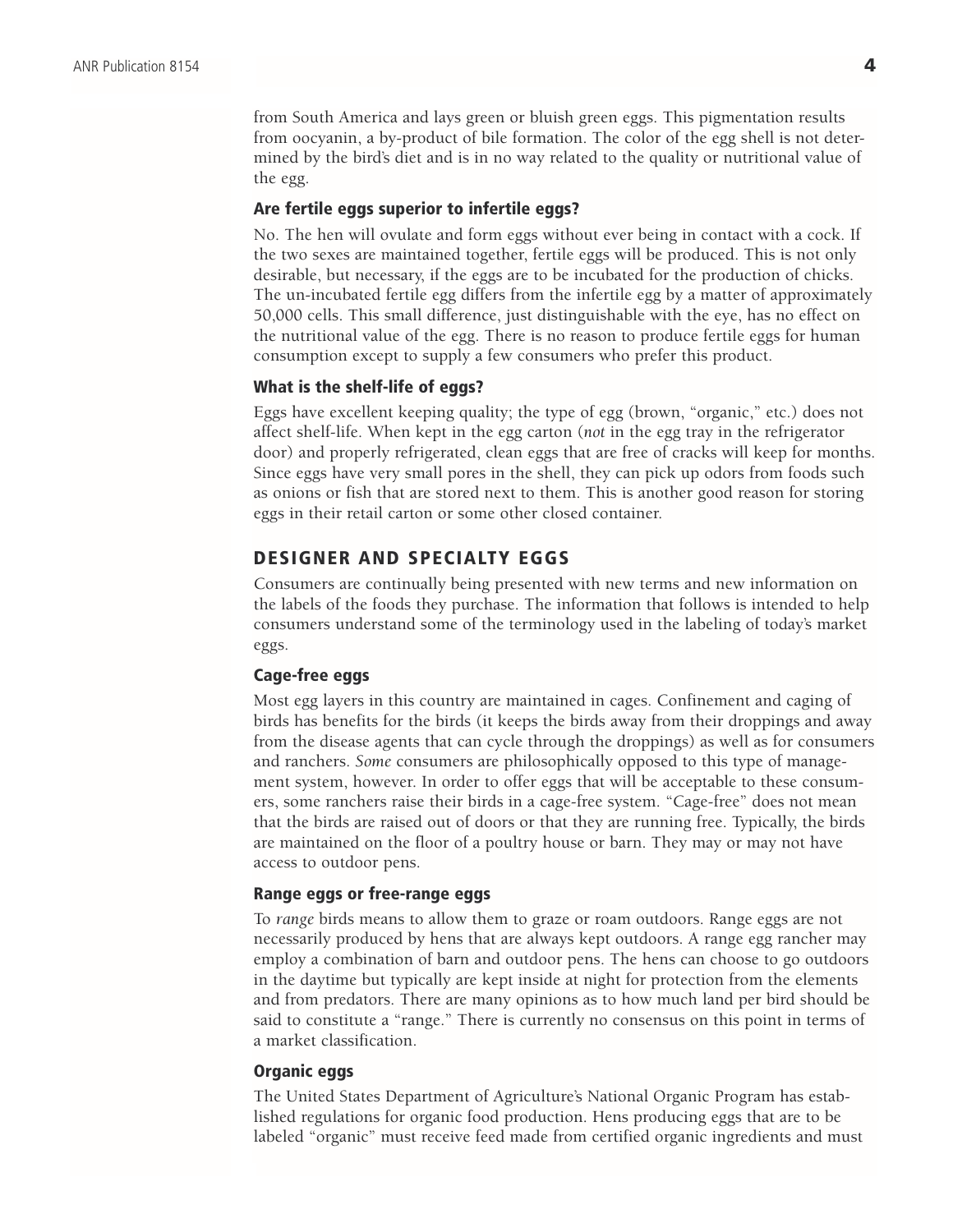be free to range outdoors. Details of the standards are available at [http://www.ams.](http://www.ams) usda.gov/nop. The type of management system does not affect the quality of the eggs, their nutritional value, or their wholesomeness.

#### Lower-cholesterol eggs

According to Professor Roy Gyles of the University of Arkansas, "There are no breeds or strains of chickens that lay eggs of superior nutritional value with significantly (P<0.05) lower cholesterol than other chickens." Geneticists have tried to develop a strain of egg layers that would produce lower-cholesterol eggs, but their efforts at genetic manipulation have proven unsuccessful. Chickens, like humans, need cholesterol for their normal development. Hens that produce lower-cholesterol eggs would be unable to reproduce: the amount of cholesterol in their eggs would not be sufficient for development of a viable chick.

Animal nutritionists have been able to alter the diet of laying hens so that their eggs do contain less cholesterol than the standard egg. The US Food and Drug Administration (FDA) has stated that for a product to legally claim "less" or a "reduced" amount of a nutrient, it has to have 25% less of that nutrient than is present in the normal product standard.

Some producers sell eggs that are labeled as having "lowered fat and lowered cholesterol." By the FDA, definition, this means that the eggs contain 25% less fat and cholesterol than a standard egg of the same size. A standard egg yolk contains 213 mg of cholesterol. The producers achieve these reductions in fat and cholesterol by selecting eggs from hens of certain ages that are fed on special diets. No drugs, hormones, antibiotics, or iodine derivatives are involved.

#### Eggs higher in vitamin E

By feeding hens on diets high in vitamin E, egg producers can produce eggs that contain significantly more vitamin E than ordinary eggs. Given its benefits, including its role as an antioxidant, some consumers may be interested in foods containing higher levels of vitamin E.

#### Omega-3 eggs

Egg producers can change the amount and type of fatty acids in yolk by feeding hens diets on varying amounts and types of fat. When flax seed, fish oil, or other feed ingredients high in omega-3 fatty acids are fed to hens, omega-3 polyunsaturated fatty acids accumulate in their eggs' yolks. Consumption of these fatty acids has been associated with normal brain and retinal development. Omega-3 fatty acids may also improve immune responses and reduce atherogenesis. Because of the benefits associated with eating foods that contain omega-3 polyunsaturated fatty acids, some egg production companies now market eggs with a higher content of these compounds.

#### **REFERENCES**

- Gyles, R. 1988. Technological options for improving the nutritional value of poultry products. Pages 297–310 in Comm. on Technological Options to Improve the Nutritional Attributes of Animal Products, Board on Agriculture, National Research Council, Designing foods: Animal product options in the marketplace. Washington, DC: National Academy Press.
- Larbier, M., and B. Leclercq. 1994. The egg, and feeding of the laying hen. Pages 169–197 in Nutrition and feeding of poultry. Translated and edited by Julian Wiseman. Loughborough, Leicestershire: Nottingham University Press.